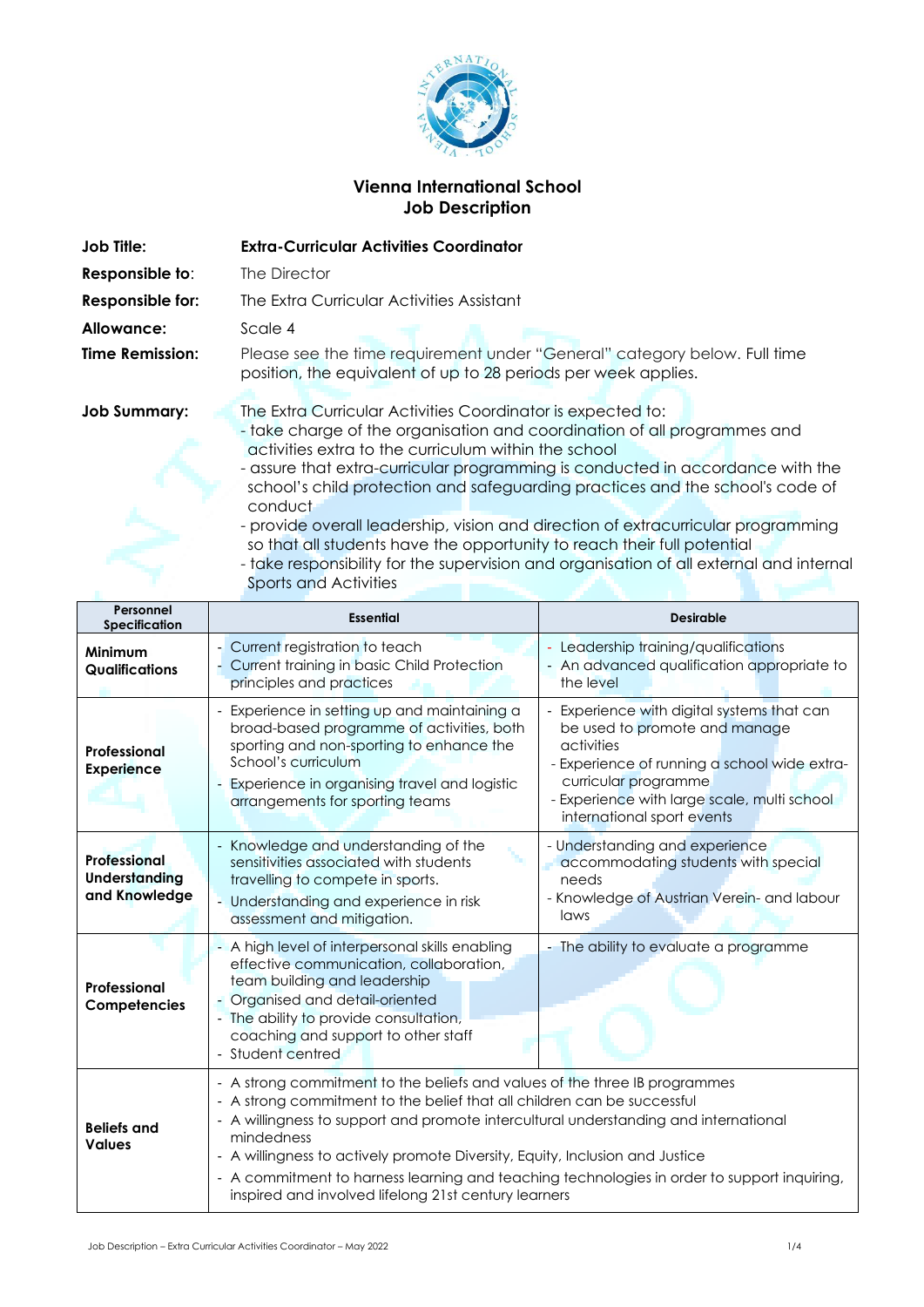

### **SPECIFIC RESPONSIBILITIES**

#### **Principal accountabilities**

The Extra Curricular Activities Coordinator is expected to:

- Construct by late May each year, an overall activities calendar for the forthcoming year, having liaised with the Secondary and Primary Principals and appropriate Department Leaders and Coordinators in both schools.
- Encourage the development of new activities in both the Primary and Secondary sections.
- Hold regular meetings with all persons involved in the Extra Curricular Activities programme.
- Coordinate with all clubs, including but not limited to the DoEiA, Model UN, F1, Choir and Orchestra Coordinators, Extended Day Programme, VISMA, After School Activities and Sports, etc when putting the after-school activity schedule together.
- Take responsibility for the organisation of internal School Sports and other Activities outside of the regular timetable including events hosted at VIS.
- Develop, maintain and share a list of students and the activities they are enrolled in including contact details, meeting times and meeting rooms.
- Chaperone and supervise students on trips, including travel on bus, train, plane etc, when required.
- Ensure risk management procedures are followed for all extra-curricular activities trips.
- Assure consistent quality practice and programming with an emphasis on care, safeguarding, equity and inclusion.
- Communicate and collaborate with sectional leadership teams on matters of behaviour and discipline.
- Communicate relevant information to all stakeholders in a timely way.
- Oversee the Activities budget
- in compliance with school regulations and Austrian law, be responsible for the correct payments and the related contractual documentation of all Extra Curricular Activity Providers, in liaison with the Business- and Finance Office (non-employees), and with the Human Resources department (staff members)

# **A. Resources**

The Extra Curricular Activities Coordinator is expected to:

- Present a budget to the Director that reflects the needs of EC Activities development.
- Liaise with the appropriate Department Leaders and external service providers for the use of facilities and certain equipment.
- Collaborate with all stakeholders to provide opportunities for the maximum use of all school facilities, and in this respect, keep a timetable of usage.
- Liaise with Austrian private and governmental organisations for the use of facilities and specialist skills.
- Coordinate with Principals and Deputy Principals on Dome usage and supervision.
- Prepare, maintain and make available inventories of equipment to support extra-curricular activities.

# **B. Staff and external activity leaders**

The Extra Curricular Activities Coordinator is expected to:

- Encourage and motivate teaching staff, parents and external activity leaders to offer time and skills, on behalf of students, outside the normal timetable. Give all staff the opportunity to assist with the Extra Curricular Activities programme, and encourage them to do so. Allocates time, facilities and equipment as and when required.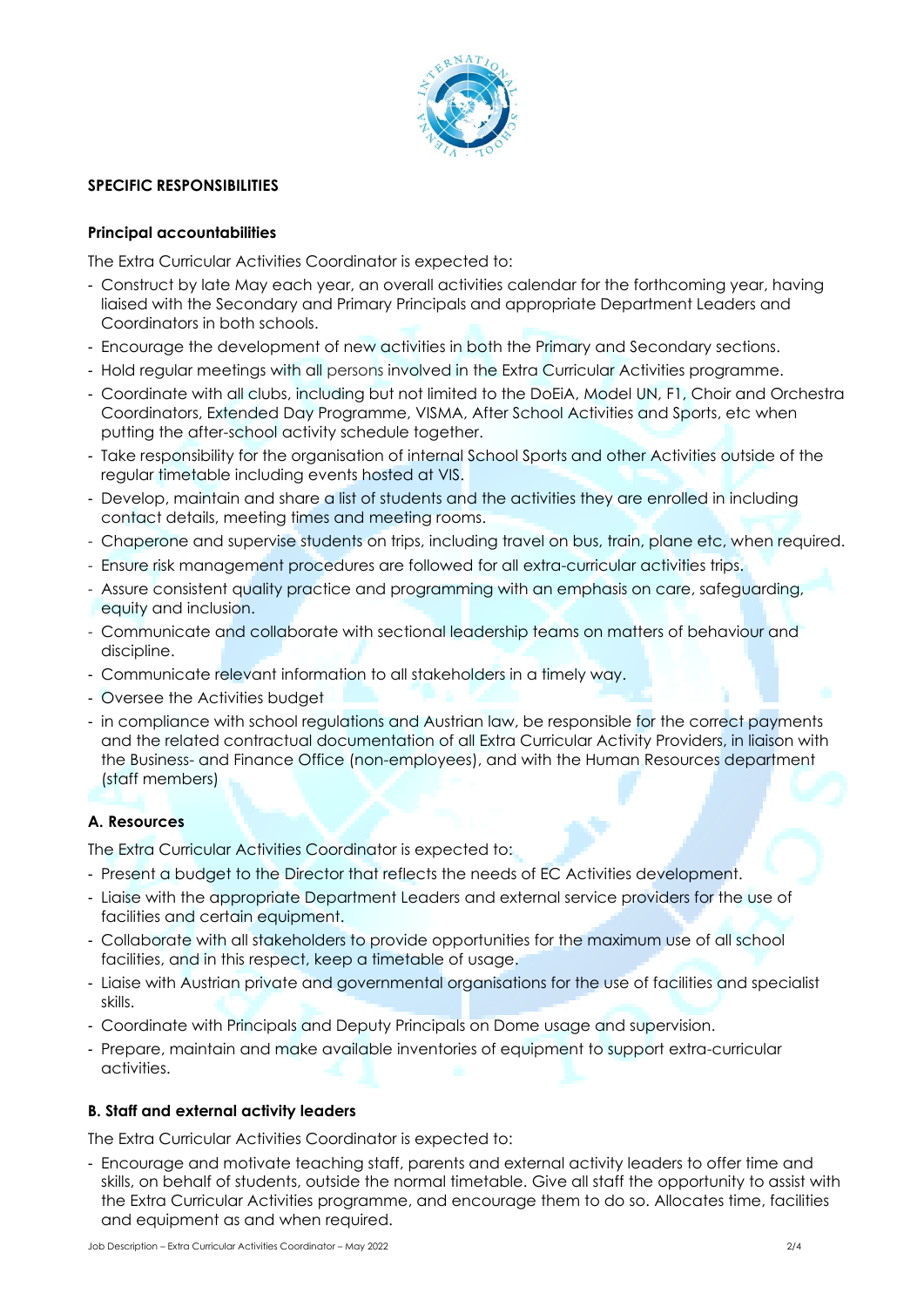

The Extra Curricular Activities Coordinator is expected to (cont.):

- Hold a full and appropriate induction programme for all coaches, volunteers and and outside providers that includes expectations that are aligned with the mission and core values of VIS.
- Ensure that all coaches and activities leaders, including all external providers, are trained in child protection and safeguarding practices and have confirmed they understand the expectations before they begin any on-campus activities
- Advise staff and external activity leaders of students with special needs or requirements with regards to activities within the boundaries of confidentiality.

# **C. Students**

The Extra Curricular Activities Coordinator is expected to:

- Encourage all students to participate in some aspect of the extracurricular activities programme.
- Provide opportunities for students to exercise agency and ownership in the development, leadership, and/or implementation of extracurricular and enrichment activities and programming in line with the school's mission.
- Encourage senior students to work with the younger pupils in the school.

### **D. Communications**

The Extra Curricular Activities Coordinator is expected to:

- Bring to the students' attention all recreational opportunities, both within and outside the school, through newsletters, Primary and Secondary bulletins and notice boards, and communication to the Deputy Principals.
- Liaise with the CAS, SA and CAA Coordinators in the development and promotion of a broad EC programme.
- Liaise with the Performing Arts Department Leaders to encourage lunchtime concerts and dramatic performances.
- Liaise with organisers of major events in case school facilities are involved.
- Liaise with Sports and Activities Coordinators at local and other international schools to promote a positive and collaborative atmosphere between teams and model appropriate behaviour in terms of competition and respect for opponents.
- Ensure all participant lists are sent to the deputy principals as soon as teams are formed.
- Highlight special achievements and performances of students through appropriate channels in a timely manner.
- Submit outcomes of events on the day following the event to the Deputy Principals.
- Liaise with the medical team and communicate medical incidents during Extra Curricular Activities and VIS sponsored trips to families and school leadership in a timely fashion.

# **D. Miscellaneous**

The Extra Curricular Activities Coordinator is expected to:

- Manage the Student Sports Council
- Liaise with Austrian businesses for promotion and sponsorship of VIS hosted events
- Ensure that accompanying staff is instructed and present on all trips
- Perform regular risk assessments for all aspects of the program
- Lead daily lunchtime activities for all secondary students
- Organise end of year sports awards to recognize student participation by VIS student athletes
- Provide leadership as part of the DVAC and ISAA International Sports Leagues